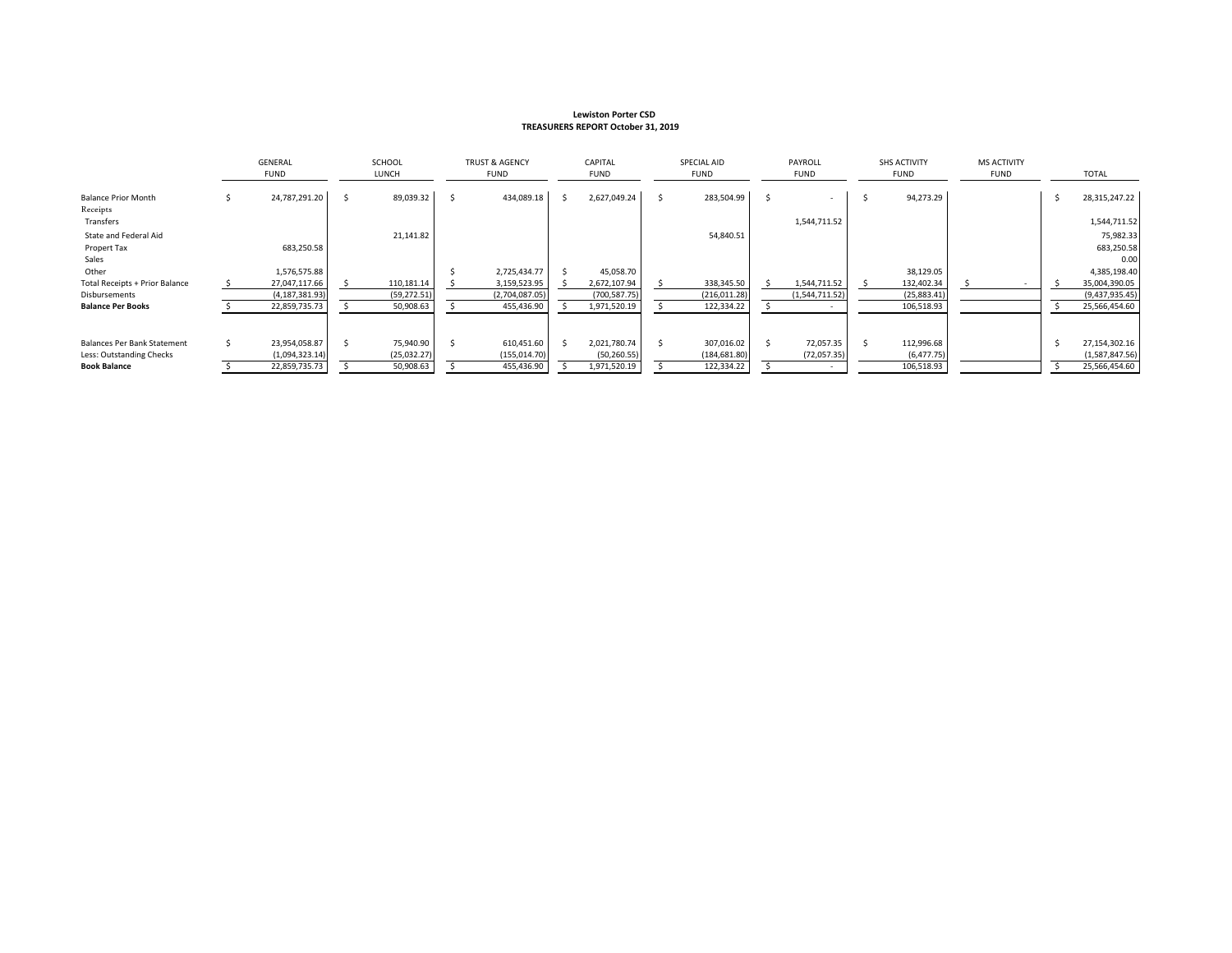### **LEWISTON-PORTER HIGH SCHOOL**

## **Student Activity Fund Central Treasurer's Report**

# **For the period of: October 31, 2019**

| <b>Balance from preceding period</b>                                                              | \$94,273.29                                      |
|---------------------------------------------------------------------------------------------------|--------------------------------------------------|
| <b>Total receipts banked during month</b>                                                         |                                                  |
| No. 15794<br>No. 15835<br>to                                                                      | \$38,114.05                                      |
| Re-deposit ISF 10/15/19 (Pacia)                                                                   | 15.00                                            |
| Total balance, deposits, undeposited                                                              | \$132,402.34                                     |
| <b>Disbursements during month</b>                                                                 |                                                  |
| No. 11360<br>No. 11395<br>to                                                                      | \$25,755.41                                      |
| ISF Returned Check (C.Preston)<br>ISF Returned Check (C.Preston)<br>ISF Returned Check (D. Whyte) | \$<br>20.00<br>\$<br>58.00<br>$\hat{S}$<br>50.00 |
| <b>Cash balance</b><br><b>Reconciliation with bank statement</b>                                  | \$106,518.93                                     |
| <b>Bank balance as shown on statement</b><br><b>Minus outstanding checks</b><br><b>Balance</b>    | \$112,996.68<br>\$6,477.75<br>\$106,518.93       |

# **Outstanding Checks:**

| 9949 \$ 100.00   | 10908 \$ 200.00  | 11370 \$411.55 11379 \$53.99    |  |
|------------------|------------------|---------------------------------|--|
| 11386 \$1,909.44 | 11387 \$1,048.32 | 11389 \$1,595.36 11390 \$429.00 |  |
| 11391 \$424.99   | - 11392<br>5.58  | 11393 \$ 299.52                 |  |

**John Evert Sandra Girasole**

John Evert Sandra Girasole

High School Vice Principal Central Treasurer of HS Student Activity Funds